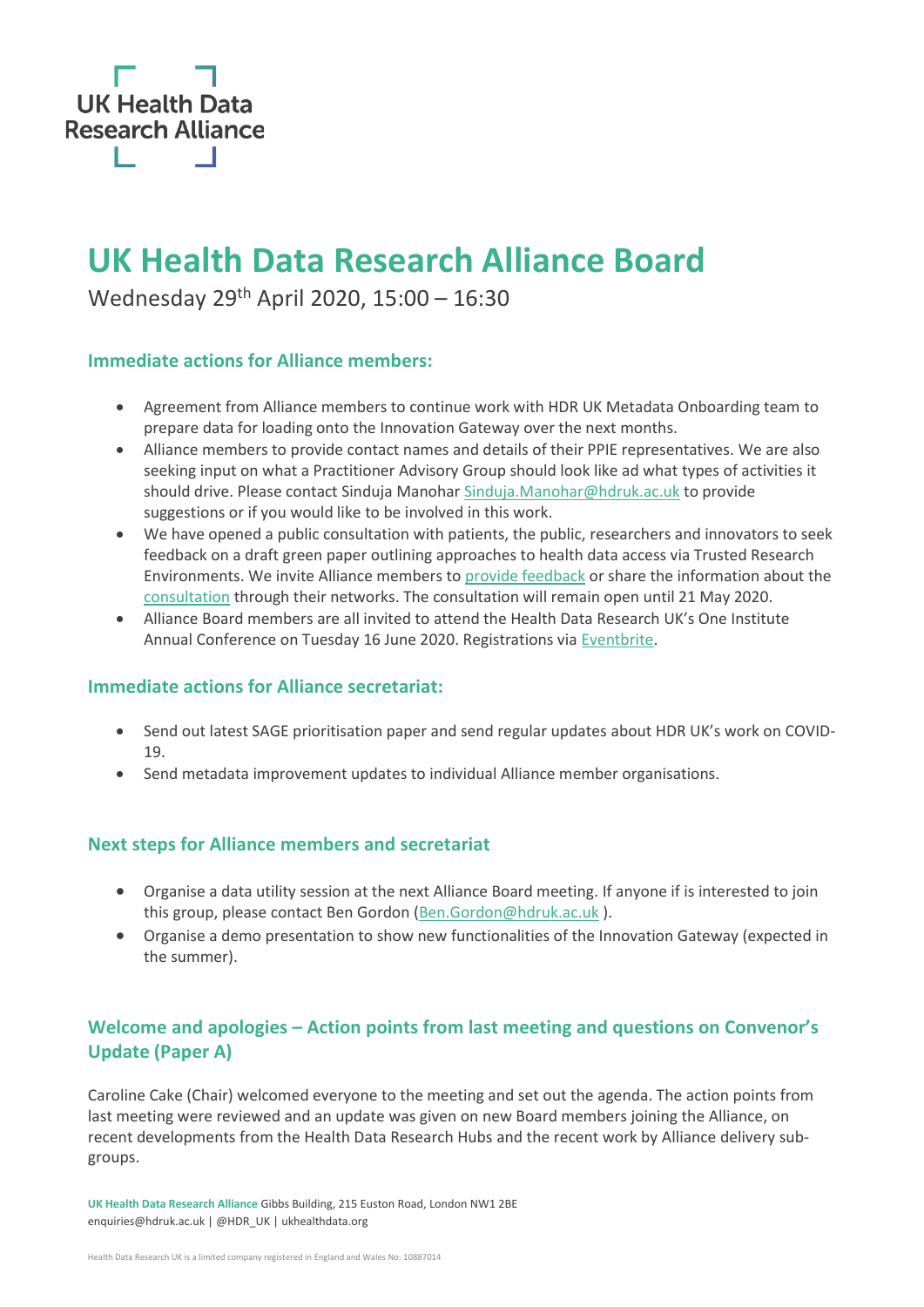

## **Discussion**

#### **COVID-19 and prioritisation of research questions**

Caroline Cake presented work on the prioritisation process currently being fed into the government's Scientific Advisory Group for emergencies (SAGE) on a weekly basis. This has the objective to support rapid research using health data into healthcare outcomes associated with COVID-19 and into potential interventions to severity of outcomes.

CPRD shared information on their recent work to expedite the data access request process to make data available for research. All approved studies, including those COVID-19 related, are immediately published on the CPRD website[: https://www.cprd.com/protocol-list.](https://www.cprd.com/protocol-list) It is important to share information about approved research so that we can avoid duplication of efforts.

Need to streamline prioritisation of access requests e.g., Public Health England has a number of datasets that can support research and surveillance and there is a need for greater coordination with many people trying to answer the same or similar questions and duplication of effort.

Scope for the Alliance to improve communication about datasets relevant to COVID-19 available from data custodians, including linked datasets, and to share which research projects have already been approved. Researchers might not be aware of what datasets are made available, thus making this clear through the Alliance would be helpful.

In Scotland, research questions are prioritised to meet and inform the requirements of the Scottish government. Data access requests answering different questions are not expedited and go through the normal data access request route.

Finally, it was noted that in Northern Ireland there is an additional need compared to other areas of the UK, which is the coordination with the Republic of Ireland, both in relation to data modelling and research data questions.

#### **Innovation Gateway**

Updates on the Phase 2 of the Health Data Research Innovation Gateway and introduction to the Innovation Gateway data access module were presented by Peggy Barthes-Streit and Paola Quattroni.

The technology partner has been appointed. Next phase of development work is to end of October. Key modules include: cohort discovery and data access request. To be demonstrated at the next Alliance Board meeting.

It was noted that international data sharing would require different considerations that have not been covered to date. It would be helpful to discuss how we manage international data sharing, how we provide data access across borders and/or allow linking of UK data to international data. This is of particular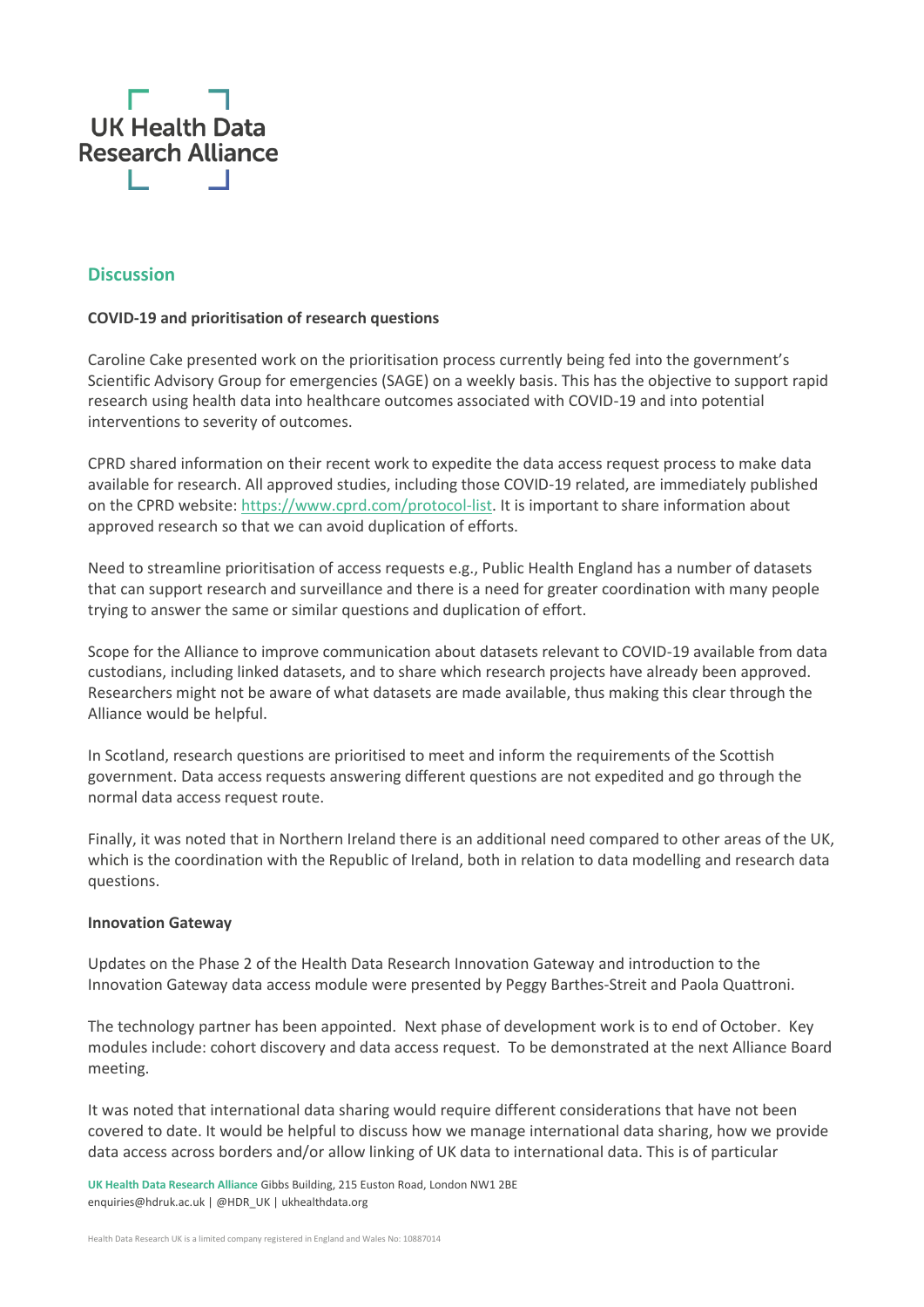

importance for data coming from rare populations but also international collaborations such as mother/baby data and tackling COVID-19.

The need for standard terminology or legal definitions was also mentioned and how this is approached internationally is also important.

Attendees showed interest in the data utility and data quality improvement work and noted that mapping common data models and looking at how different data users might define 'quality' is of interest. It was proposed that the next Board meeting could cover data quality and utility in a longer session.

Adam Milward (MetadataWorks) presented an update on the metadata onboarding improvements of the past couple of months. He commended the work of those Alliance members who have significantly improved the quality of metadata in the Gateway and have dedicated resources to this work.

Finally, Rebecca Cosgriff from Cystic Fibrosis Trust shared the recently published work on the first 40 cases of cystic fibrosis patients with COVID-19, showing that clinical course of disease in these patients appear similar to the general population.

## **Next Alliance Board meeting**

The next Alliance Board meeting will take place on 23 July 2020 14:00-16:00 via teleconference (Zoom details to be provided). Please save the date, a calendar invite will follow.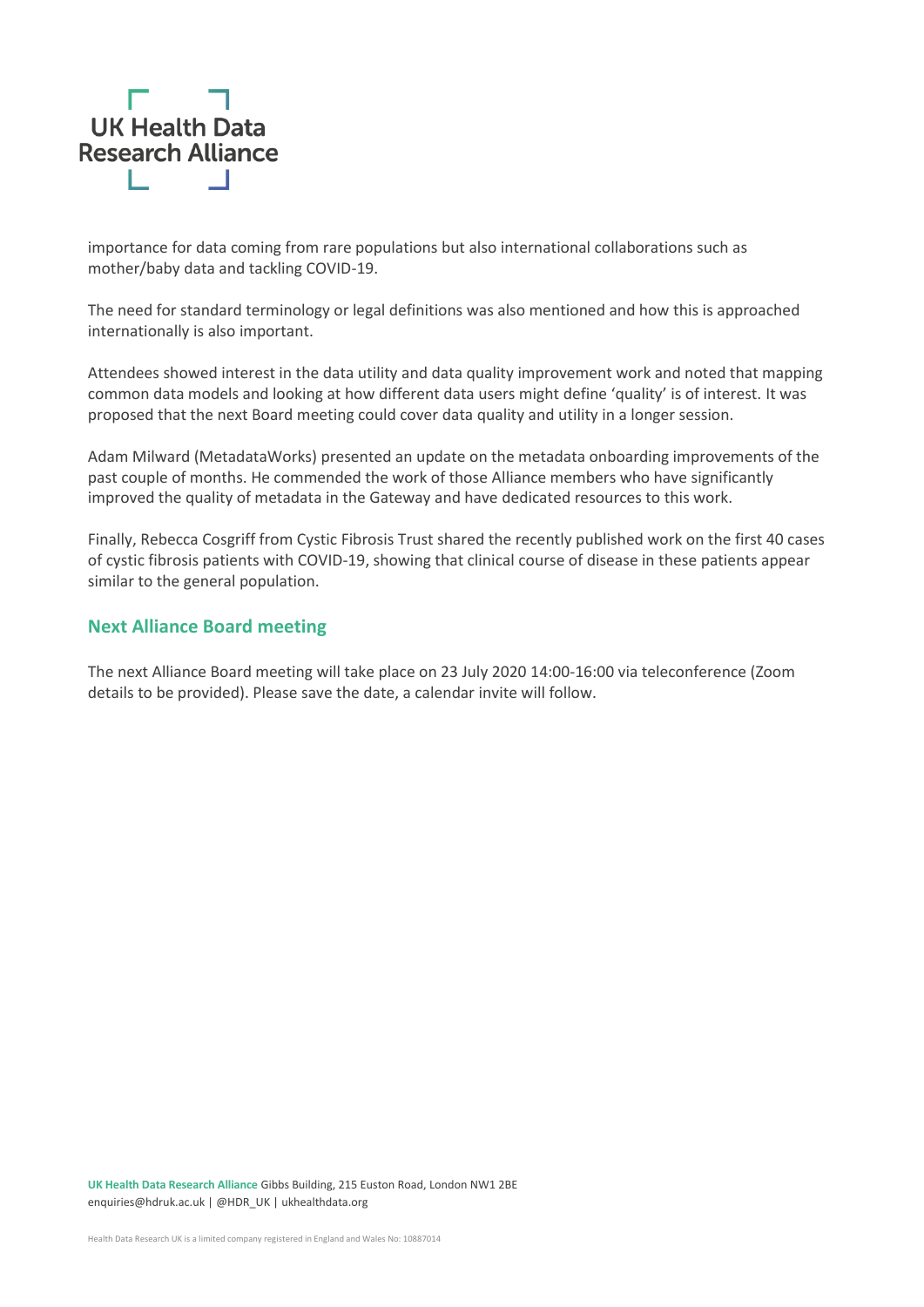# П  $\overline{a}$ **UK** Health Data<br>Research Alliance L - 1

# **Appendix**

# **Attendees via Zoom**

| <b>Name</b>            | Organisation                                          |
|------------------------|-------------------------------------------------------|
|                        |                                                       |
| Brendan O'Brien        | <b>NHS National Services Scotland</b>                 |
| Peter Bradly           | <b>Public Health England</b>                          |
| Janet Valentine        | <b>CPRD</b>                                           |
| David Ford             | SAIL Databank, Wales                                  |
| Chris Packham          | Nottinghamshire NHS Foundation Trust                  |
| Yvonne Silove          | <b>HQIP</b>                                           |
| <b>Marion Bain</b>     | <b>NHS Scotland</b>                                   |
| Emily Jefferson        | Health Informatics Centre, University of Dundee       |
| Chris Hollis           | Nottinghamshire Healthcare NHS Foundation Trust       |
| <b>Geoff Huggins</b>   | <b>NHS Scotland</b>                                   |
| Neena Modi             | <b>NDAU Imperial College</b>                          |
| David Crossman         | <b>Scottish Government</b>                            |
| <b>Tom Denwood</b>     | <b>NHS Digital</b>                                    |
| Alistair Weir          | Guy's and St Thomas NHS Foundation Trust              |
| Kinga Varnai           | <b>Oxford University Trust</b>                        |
| <b>Kate Northstone</b> | <b>ALSPAC</b>                                         |
| Rebecca Cosgriff       | Cystic Fibrosis Trust                                 |
| Phil Quinlan           | <b>UKCRC Tissue Directory and Coordination Centre</b> |
| Simon Ball             | University Hospitals Birmingham NHS Foundation Trust  |
| <b>Tim Skelton</b>     | University Hospitals Leicester NHS Trust              |
| Maria Koufali          | Nottinghamshire Healthcare NHS Foundation Trust       |
| lan Young              | <b>HSCNI</b>                                          |
| <b>Tom Fowler</b>      | Genomics England                                      |
| Neil Sebire            | <b>GOSH &amp; HDRUK</b>                               |
| Mark Howells           | Nottinghamshire Healthcare NHS Foundation Trust       |
| <b>Charlie Davies</b>  | Data-CAN                                              |
| Elizabeth Sapey        | <b>PIONEER</b>                                        |
| Alastair Denniston     | <b>INISIGHT</b>                                       |
| Martin Landray         | <b>NHS Digitrials</b>                                 |
| Axel Heitmueller       | Discover-NOW                                          |
| Aziz Sheikh            | <b>BREATHE</b>                                        |
| Gerry Reilly           | HDR UK                                                |
| Amanda White           | <b>HDRUK</b>                                          |
| Peggy Barthes-Streit   | <b>HDRUK</b>                                          |
| David Seymour          | <b>HDRUK</b>                                          |